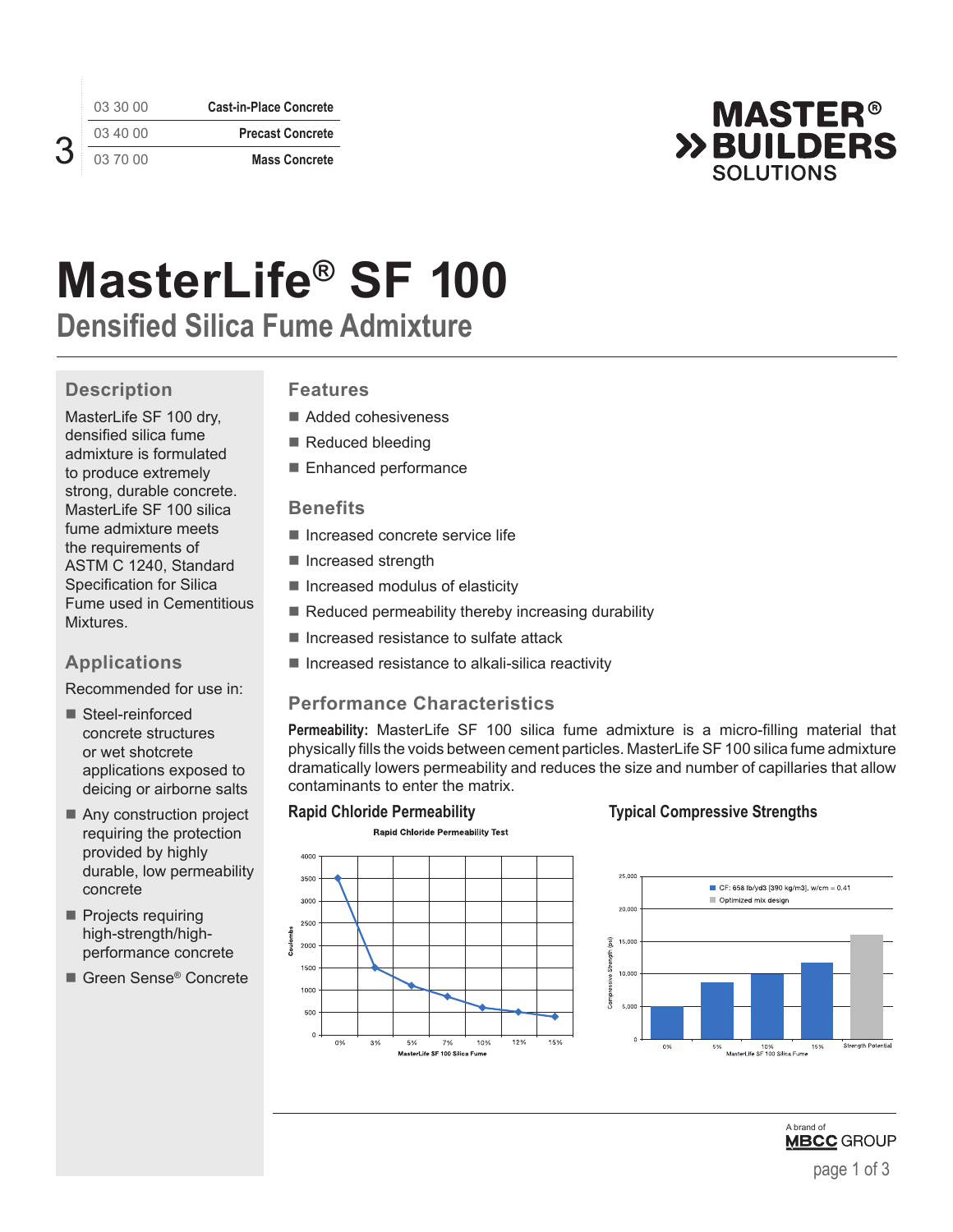**Compressive Strength:** As a pozzolan, MasterLife SF 100 silica fume admixture reacts chemically within a cementitious matrix to increase the amount of calcium silicate hydrate (CSH) gel that is formed. The CSH gel is the bonding agent that holds the matrix of a cementitious mixture together in the hardened state. The additional CSH gel increases strength and decreases permeability.

**Specific Gravity:** The specific gravity of MasterLife SF 100 silica fume admixture is 2.2.

#### **Guidelines for Use**

**Dosage:** MasterLife SF 100 silica fume admixture is recommended for use in concrete and wet shotcrete applications at an addition dosage of 5-15% by mass of cement.

**Dispensing and Mixing:** For concrete and wet shotcrete, MasterLife SF 100 silica fume admixture is batched at the concrete production plant in a manner similar to that for cement or other cementitious materials such as fly ash. It may be batched in a central or truck mixer. Follow the procedures outlined in ASTM C 94/C 94M, Standard Specification for Ready-Mixed Concrete.

**Degradable Bags:** Degradable bags containing silica fume are intended to be added directly to a concrete mixing vessel without opening. The degradable bags are designed to disintegrate through the combination of wetting and grinding the paper during concrete mixing. In some instances, the degradable bags may fail to disintegrate as intended resulting in fragments of the bag on a concrete surface. This can occur in concrete mixtures with a very low watercementitious materials ratio, mixtures with maximum sized coarse aggregate of  $\frac{1}{2}$  in. [13 mm] or less, mixtures with rounded or lightweight aggregates, and in pan mixers. As a precaution, Master Builders Solutions recommends performing a trial batch of the proposed mixture. If the bags do not disintegrate fully, then Master Builders Solutions recommends that bagged MasterLife SF 100 silica fume be added to the concrete batching process by opening the bag and safely adding the contents into the mixer. The bag should then be properly discarded. Contact your Master Builders Solutions representative for guidance.

#### **Product Notes**

**Corrosivity – Non-Chloride, Non-Corrosive:** MasterLife SF 100 silica fume admixture will neither initiate nor promote corrosion of reinforcing or prestressing steel embedded in concrete or of galvanized steel floor and roof systems. Neither calcium chloride nor other chloride-based ingredients are used in the manufacture of this silica fume.

**Compatibility:** MasterLife SF 100 silica fume admixture can be used with portland cements approved under ASTM, AASHTO or CRD specifications. It is compatible with most concrete admixtures, including all Master Builders Solutions admixtures. MasterLife SF 100 silica fume admixture is recommended for use with high-range waterreducing admixtures, such as the MasterGlenium® series, for maximum workability while maintaining a low watercementitious materials ratio.

#### **Storage and Handling**

MasterLife SF 100 silica fume admixture stores, handles and dispenses similar to cement or fly ash. In bulk, MasterLife SF 100 silica fume admixture may be stored in a silo. Refer to the Silica Fume Association Users Manual for information on the appropriate set up for pumping and handling silica fume into silos. Packaged MasterLife SF 100 silica fume admixture must be stored in a dry area. MasterLife SF 100 silica fume admixture requires no special dispensing equipment.

**Shelf Life:** MasterLife SF 100 silica fume admixture has a minimum shelf life of 24 months. Depending on storage conditions, the shelf life may be greater than stated. Please contact your local sales representative regarding suitability for use and dosage recommendations if the shelf life of MasterLife SF 100 silica fume admixture has been exceeded.

#### **Packaging**

MasterLife SF 100 silica fume admixture is available in 25 lb (11.34 kg) degradable bags, 2,000 lb (907 kg) bulk bags or by bulk delivery.

#### **Related Documents**

Safety Data Sheet: MasterLife SF 100 silica fume admixture, Silica Fume Association Users Manual.